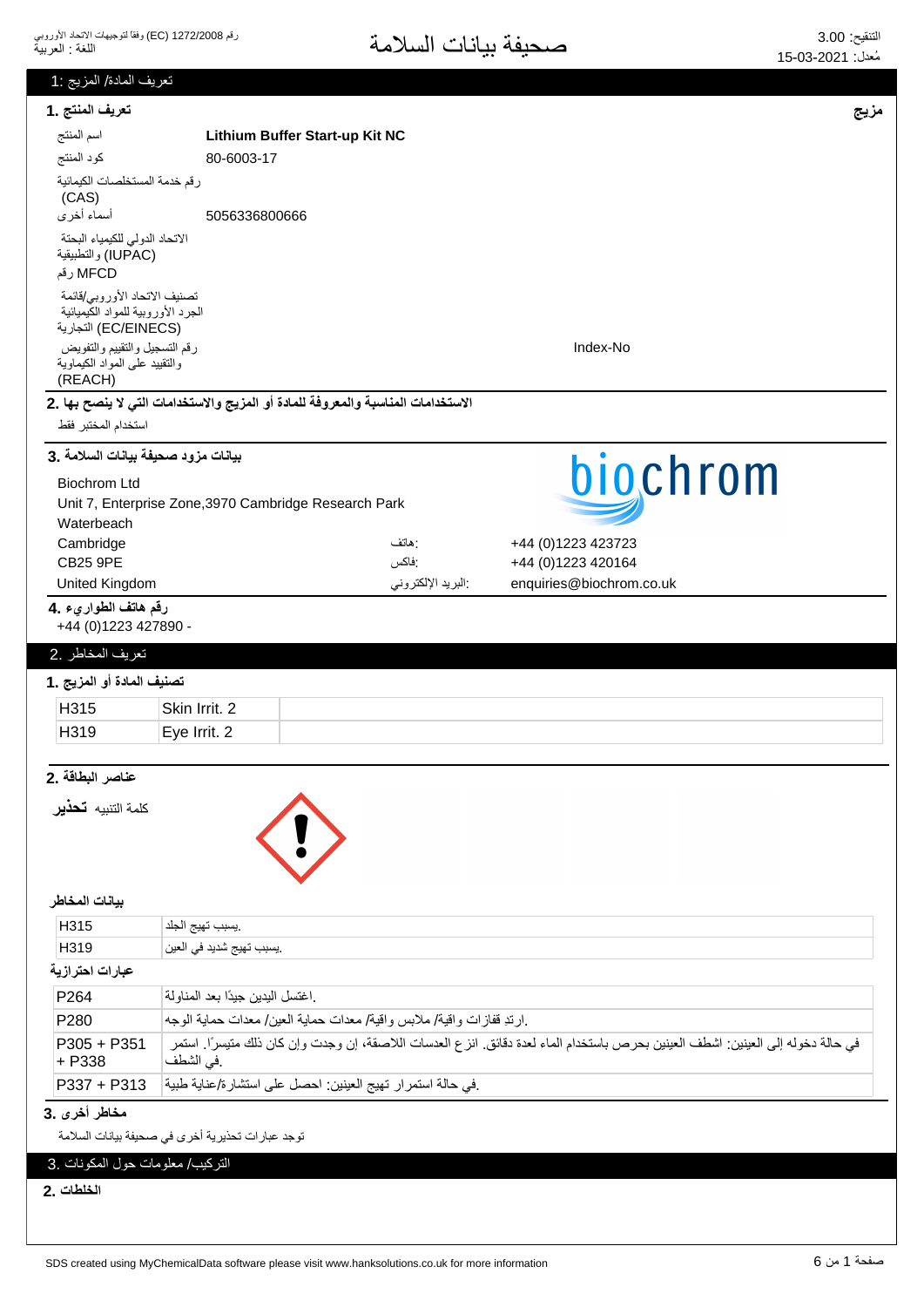| اسم المنتج                                                                                                                | المخاطر                                                  | تركيز |  |  |
|---------------------------------------------------------------------------------------------------------------------------|----------------------------------------------------------|-------|--|--|
| Lithium Buffer 1 NC                                                                                                       |                                                          |       |  |  |
|                                                                                                                           |                                                          |       |  |  |
| Lithium Buffer 2 NC                                                                                                       |                                                          |       |  |  |
|                                                                                                                           |                                                          |       |  |  |
| Lithium Buffer 3 NC                                                                                                       |                                                          |       |  |  |
|                                                                                                                           |                                                          |       |  |  |
| Lithium Buffer 4 NC                                                                                                       |                                                          |       |  |  |
|                                                                                                                           |                                                          |       |  |  |
| Lithium Buffer 5 NC                                                                                                       |                                                          |       |  |  |
|                                                                                                                           |                                                          |       |  |  |
| Lithium Regeneration Buffer 6 NC                                                                                          |                                                          |       |  |  |
|                                                                                                                           | H315, H319 Eye Irrit. 2, Skin Irrit. 2                   |       |  |  |
| Lithium Loading Buffer NC                                                                                                 |                                                          |       |  |  |
|                                                                                                                           |                                                          |       |  |  |
| إجراءات الإسعافات الأولية .4                                                                                              |                                                          |       |  |  |
| وصف إجراءات الإسعافات الأولية .1                                                                                          |                                                          |       |  |  |
| ملامسة الجلد                                                                                                              |                                                          |       |  |  |
| ملامسة العينين                                                                                                            |                                                          |       |  |  |
| الابتلاع<br>.لا تقم بتحريض القيء<br>نغسل الفم بالمآء<br>استشر الطبيب                                                      |                                                          |       |  |  |
| الاستنشاق                                                                                                                 | .انتقل إلى الهواء الطلق في حالة الاستنشاق العرضي للأبخرة |       |  |  |
| أهم الأعراض والتأثيرات .2                                                                                                 |                                                          |       |  |  |
| قد يكون هناك نهيج واحمرار                                                                                                 |                                                          |       |  |  |
| دلالة على أي عناية طبية فورية .3                                                                                          |                                                          |       |  |  |
| لا توجد تدابير إضافية مطلوبة                                                                                              |                                                          |       |  |  |
| إجراءات مكافحة الحريق .5                                                                                                  |                                                          |       |  |  |
| وسائل إطفاء الحريق .1                                                                                                     |                                                          |       |  |  |
| يجب استخدام وسائط إطفاء مناسبة للحريق المحيط<br>مناسب                                                                     |                                                          |       |  |  |
| N/A<br>غير مناسب                                                                                                          |                                                          |       |  |  |
| مخاطر خاصة تنشأ عن المادة أو المزيج .2                                                                                    |                                                          |       |  |  |
| N/A                                                                                                                       |                                                          |       |  |  |
| النصائح لرجال الإطفاء .3                                                                                                  |                                                          |       |  |  |
| (معتمد أو مكافئ) والعتاد الواقي الكامل MSHA / NIOSH ، كما هو الحال في أي حريق ، قم بارتداء جهاز التنفس المكتبي ذاتي الطلب |                                                          |       |  |  |
|                                                                                                                           |                                                          |       |  |  |
| إجراءات النعامل مع الإطلاق العرضي .6                                                                                      |                                                          |       |  |  |
| التدابير الاحترازية الشخصية . 1<br>للحصول على تفاصيل الحماية الشخصية SDS ارجع إلى القسم 8 من                              |                                                          |       |  |  |
| الاحتياطات البينية .2                                                                                                     |                                                          |       |  |  |
| .لا نصب في المصارف أو الأنهار<br>.لا تسمح بدخول المجاري / المياه السطحية أو الجوفية                                       |                                                          |       |  |  |
| الطرق والمواد .3                                                                                                          |                                                          |       |  |  |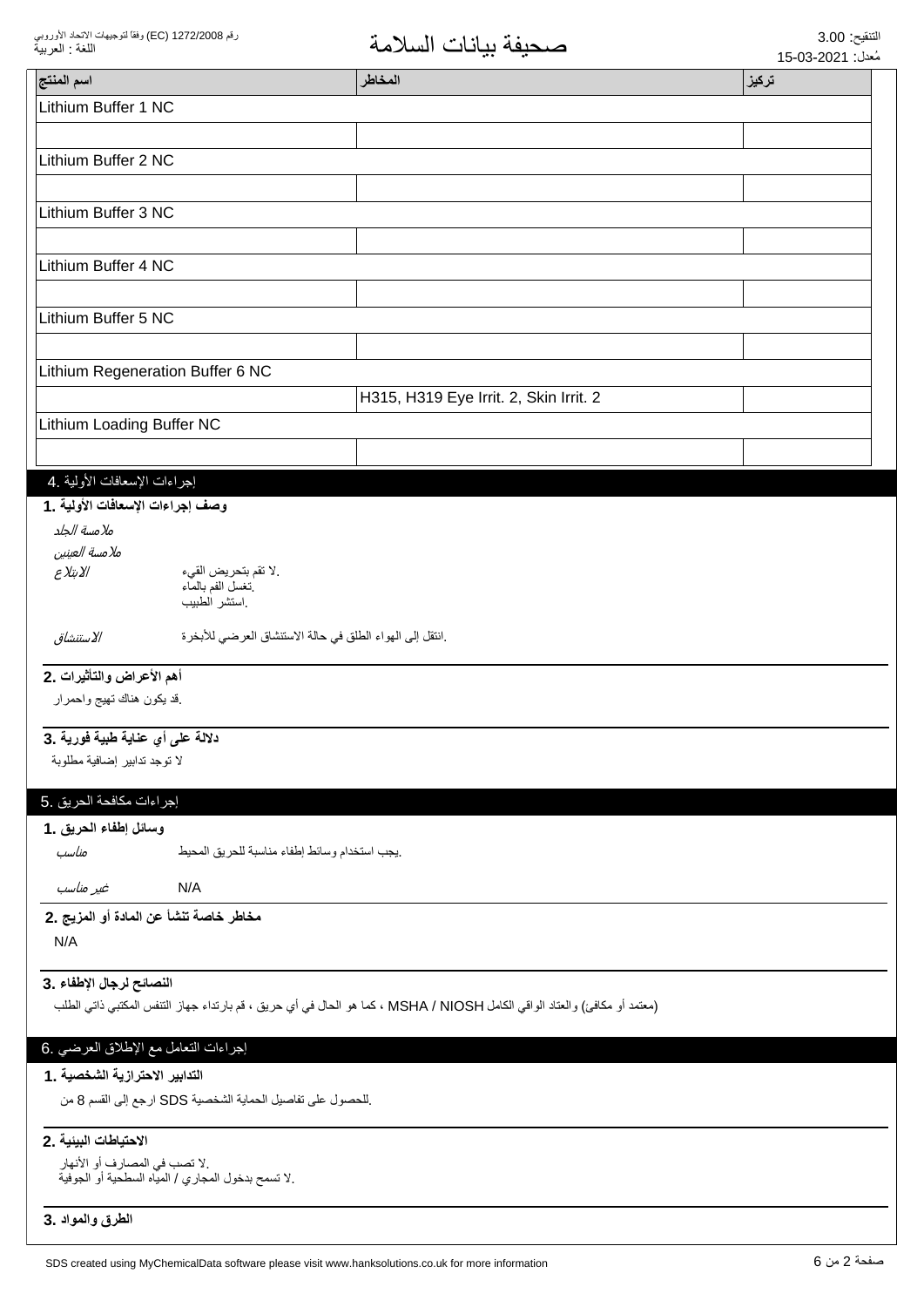تخلط مع الرمل أو الفيرميكوليت .انقل إلى حاوية إنقاذ قابلة للغلق ومعلمة للتخلص منها بطريقة مناسبة

منع حدوث المخاطر الثانوية .4

لا شيء

# المناولة والتخزين 7

#### التدابير الاحترازية الشخصية .1

التعامل الآمن

الحماية من الانفجارات والحرائق

### ظروف التخزين الآمن، بما في ذلك أي تنافرات .2

| إدارة مخاطر التخزين     | يخزن في مكان بارد وجيد التهوية.<br>إبقاء الحاويات مغلقة بإحكام.<br>إلابتعاد عن أشعة الشمس المباشرة. |
|-------------------------|-----------------------------------------------------------------------------------------------------|
| ضوابط التخزين           | لا بوجد متطلبات خاصة                                                                                |
| الحفاظ على سلامة المنتج | لا بوجد متطلبات خاصة                                                                                |
| نصائح أخرى              | لا مزيد من المعلومات المتاحة                                                                        |

#### المستخدمين النهائيين المحددين .3

للاستخدام المعملي فقط يستخدم مع محللات الأحماض الأمينية من بيوكروم

#### ضوابط التعرض/ الحماية الشخصية .8

#### معاملات الضبط .1

البيانات غير متوفرة

# **ضوابط التعرض .2**

| تدابير وقائية وصحية عامة<br>إجراءات هندسية | ضمان وجود تهوية كافية في المنطقة |
|--------------------------------------------|----------------------------------|
| حماية العين/ الوجه                         | نظارات حماية                     |
| حماية اليدين                               | ففازات النتريل                   |
| حماية الجهاز التنفسي                       | الحماية التنفسية ليست مطلوبة     |
| حماية الجلد                                | ملابس واقية                      |
| نصائح أخرى تتعلق بالحماية<br>الشخصية       | لايوجد بيانات                    |

#### الخصائص الفيزيائية والكيميائية .9

#### الخصائص الفزيائية والكيميائية **1**

| "" <del>"""</del> " <del>"""</del> "              |                            |  |
|---------------------------------------------------|----------------------------|--|
| المظهر                                            | عبو ات بلاستيكية سعة 2 لتر |  |
| الر ائحة                                          | البيانات غير متوفرة        |  |
| تركيز بداية ظهور الرائحة                          | البيانات غير متوفرة        |  |
| الرقم الايدروجيني                                 | البيانات غير متوفرة        |  |
| نقطة الانصهار / نقطة التجمد                       | البيانات غير متوفرة        |  |
| نقطة بدء الغليان ومدى الغليان                     | البيانات غير متوفرة        |  |
| نقطة الو ميض                                      | البيانات غير متوفرة        |  |
| معدل التبخر                                       | البيانات غير متوفرة        |  |
| القابلية للاشتعال (مادة صلبة، غازية)              | البيانات غير متوفرة        |  |
| الحدود القصوى/الصغرى لقابلية الاشتعال أو الانفجار | البيانات غير متوفرة        |  |
| ضغط البخار                                        | البيانات غير متوفرة        |  |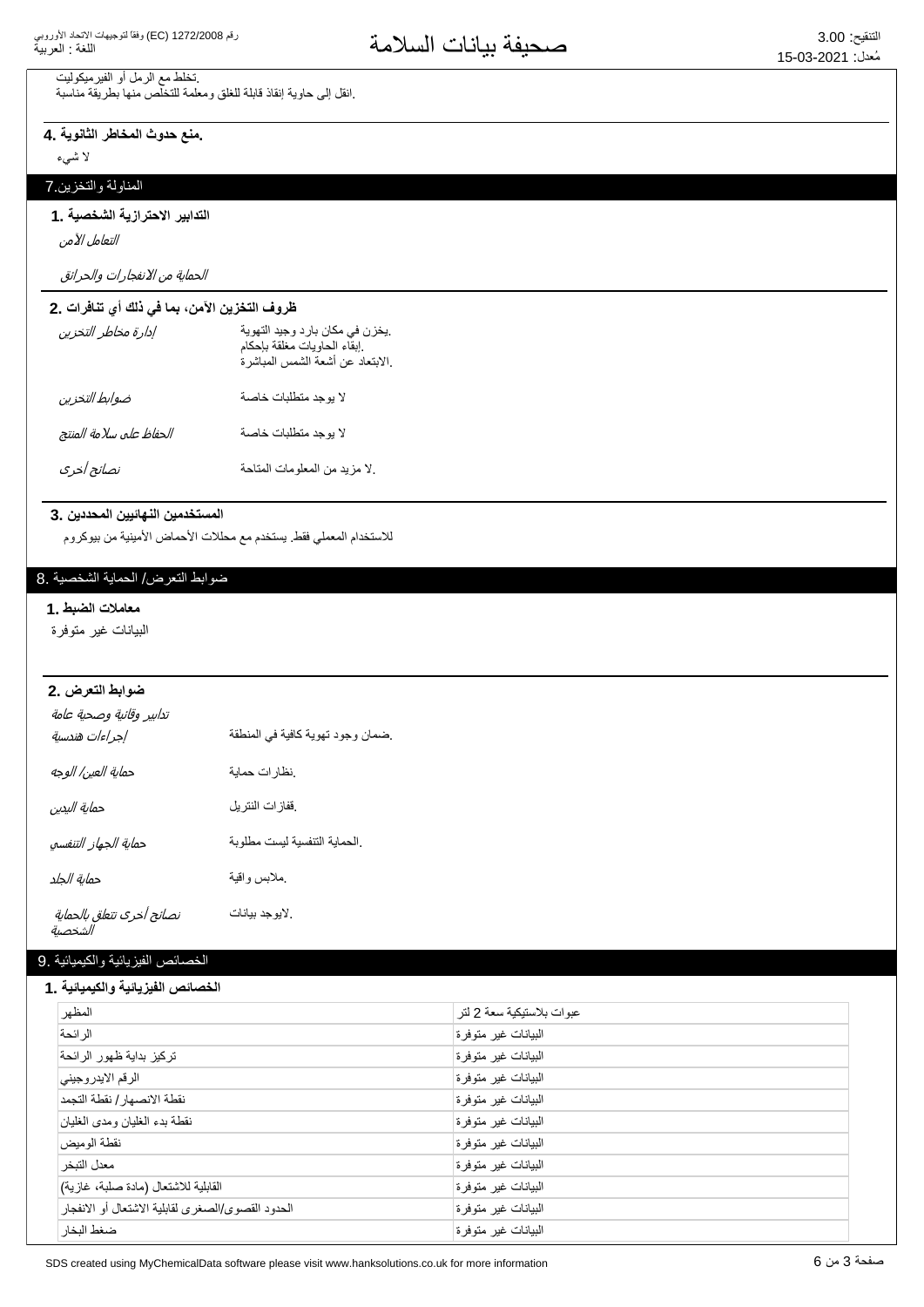#### رقم 1272/2008 (EC) وفقاً لتوجيهات الاتحاد الأوروبي اللغة : العربية

# التنقيع: 3.00<br>مُزار: 15,03-2021

| كثافة البخار                  | البيانات غير متوفرة |
|-------------------------------|---------------------|
| الكثافة النسببة               | البيانات غير متوفرة |
| فابلية الذوبان                | البيانات غير متوفرة |
| أوكتانول/ماء-n :معامل التقاسم | البيانات غير متوفرة |
| درجة حرارة الاشتعال الذاتي    | البيانات غير متوفرة |
| درجة حرارة التحلل             | البيانات غير متوفرة |
| درجة اللزوجة                  | البيانات غير متوفرة |
| الخصائص التفجير ية            | البيانات غير متوفرة |
| الخصائص المؤكسدة              | البيانات غير متوفرة |

# معلومات أخرى .2

لا توجد معلومات إضافية متاحة

# الثبات وقابلية التفاعل .10

#### قابلبة التفاعل . **1**

لا بوجد تفاعل غير عادي

### **2.** الثبات

مستقر في درجة حرارة الغرفة.

#### احتمالية التفاعلات الخطرة .3

لا ردود الفعل الخطرة المعروفة.

# ظروف ينبغي تجنبها.4

ضوء شمس مباشر

# مواد غير متوافقة .5

وكلاء مؤكسدة قوية

#### نواتج التحلل الخطرة .6

في عملية الاحتراق تتبعث أبخرة سامة.

# معلومات عن السمية .11

#### **معلومات .1**

| درجة سمية حادة                                            | لا توجد معلومات متاحة |
|-----------------------------------------------------------|-----------------------|
| تآكل/تهيج جلدي                                            | لا توجد معلومات متاحة |
| تلف/ تهيج شديد بالعين                                     | لا توجد معلومات متاحة |
| حساسية الجهاز التنفسي أو الجلد                            | لا توجد معلومات متاحة |
| التحول الخلقي لخلية الجرثومة                              | لا توجد معلومات متاحة |
| احتمالية التسبب في السرطان                                | لا توجد معلومات متاحة |
| السمية التناسلية                                          | لا توجد معلومات متاحة |
| السمية الشاملة لأعضاء مستهدفة<br>محددة- التعرض لمرة واحدة | لا توجد معلومات متاحة |
| السمية الشاملة لأعضاء مستهدفة<br>محددة- التعرض المتكرر    | لا توجد معلومات متاحة |
| خطر السحب بالمص                                           | لا توجد معلومات متاحة |

### **المزيد من .2**

لم يتم التحقيق في الخصائص السمية بشكل كامل

#### معلومات بيئية .12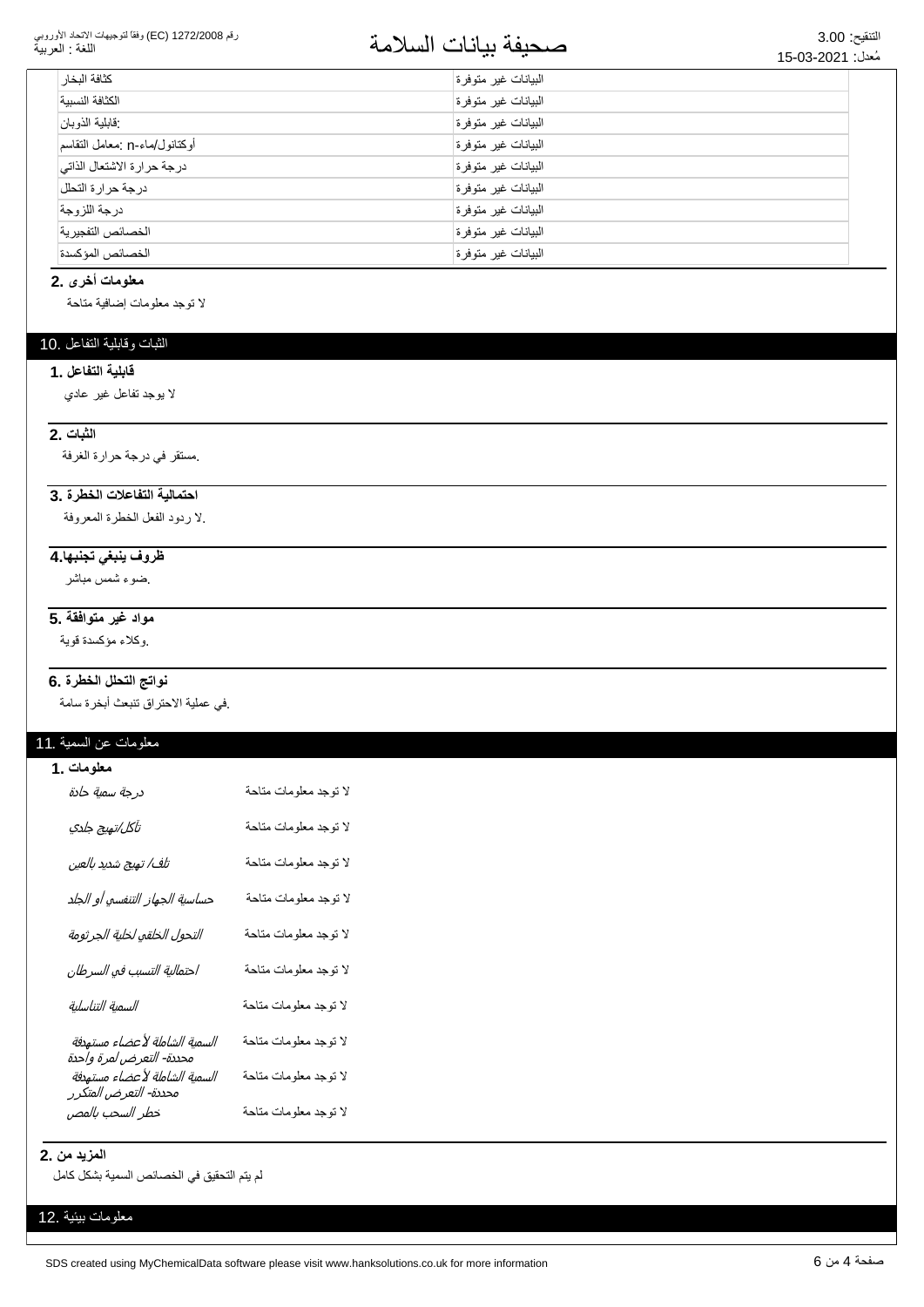#### **1.** درجة السمية لا توجد معلومات متاحة

# الاستمرارية واحتمالية التفسخ .2

لا توجد معلومات متاحة

#### احتمالية التراكم الحيوي .3

لا توجد معلومات متاحة

# مدى سهولة الحركة والتربة ـ4

لا توجد معلومات متاحة

#### (vPvB) و المواد الثابتة جدًا والمتراكمة جدًا حيويًا (PBT) نتائج تقييم المواد الثابتة، والمتراكمة حيوياً والسامة .5 لا توجد معلومات متاحة

تأثيرات أخرى معاكسة .6

لا توجد معلومات متاحة

### اعتبارات التخلص من المادة .13

# طرق معالجة النفايات **1**

.التشاور الدولة ، واللوائح المحلية أو الوطنية للتخلص السليم عمليات التخلص من المادة

ِيجِبِ أن يتم التخلص منها وفقا للوائح الرسمية (التجامع التفاه عن التف*ليف* 

### معلومات عن النقل .14

جوًا (المنظمة الدولية للطيرا*ن* المدن*ى -إيكاو)* 

غير مصنف كخطر في النقل

# **˱έΑ (ADR)**

غیر مصنف کخطر فو النقل

# **˱έΣΑ (IMDG)**

غير مصنف كخطر في النقل

# لوائح السلامة، والصحة، والبيئة، واللوائح الوطنية .15

**1. ΔϳϧρϭϟϭϠϟϭˬΔϳΑϟϭˬΔΣλϟϭˬΔϣϼγϟϭϟ:** المنتج لا يخضع لأية لوائح أو أحكام إضافية.

#### **2. ΔϣϼγϟϡϳϳϘΗ**

لا يوجد تقييم للسلامة الكيميائية

# معلومات أخرى .16

**1. ϯέΧΕΎϣϭϠόϣ:**

رقم 1272/2008 (EC) نتوافق صحيفة بيانات السلامة هذه مع متطلبات لائحة